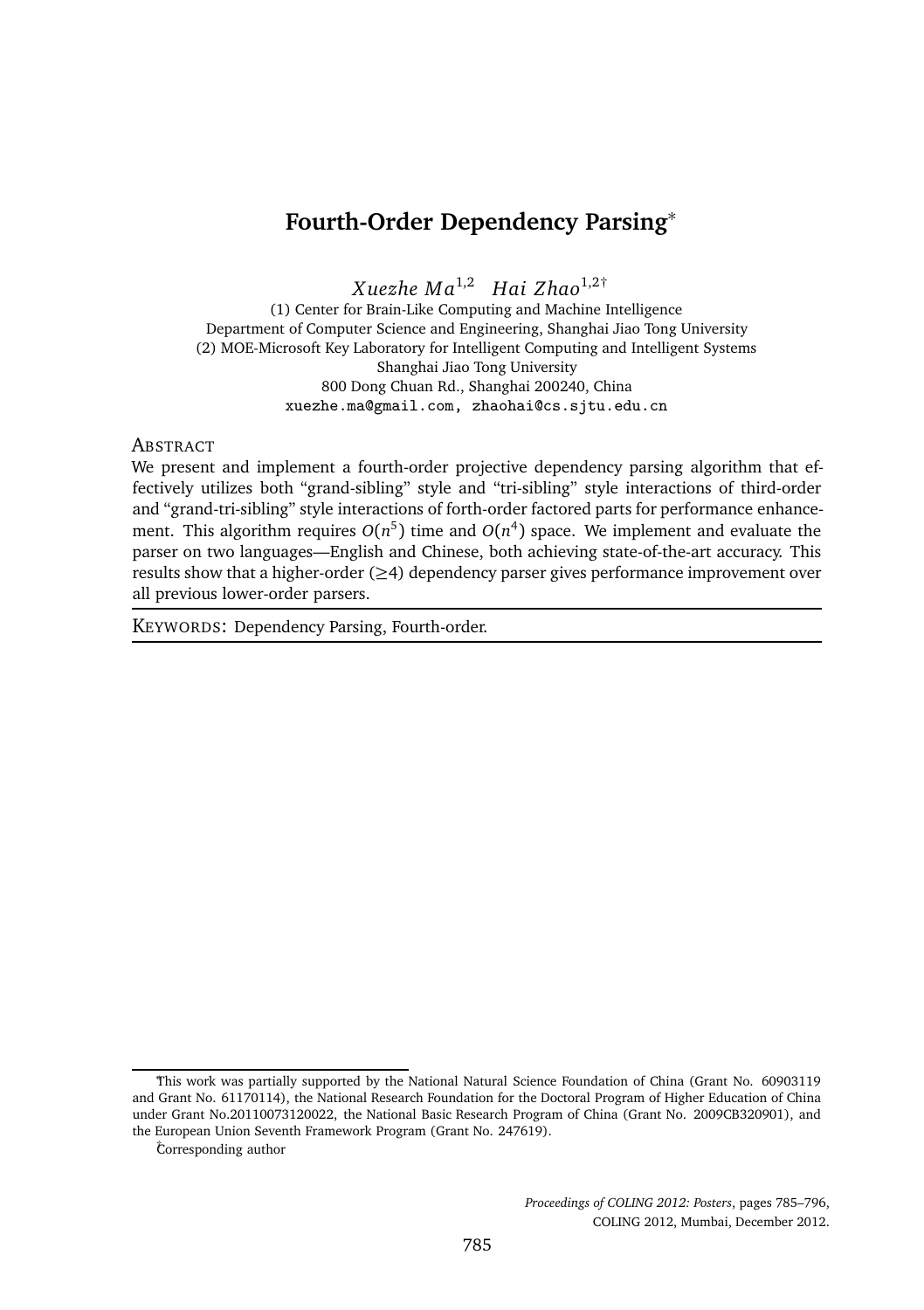# **1 Introduction**

In recent years, dependency parsing has gained universal interest due to its usefulness in a wide range of applications such as synonym generation (Shinyama et al., 2002), relation extraction (Nguyen et al., 2009) and machine translation (Katz-Brown et al., 2011; Xie et al., 2011).

CoNLL-X shared task on dependency parsing (Buchholz and Marsi, 2006; Nivre et al., 2007) made a comparison of many algorithms, and graph-based parsing models have achieved stateof-the-art accuracy for a wide range of languages. Graph-based dependency parsing algorithms usually use the factored representations of dependency trees: a set of small *parts* with special structures. The types of features that the model can exploit depend on the information included in the factorizations. Several previous works have shown that higher-order parsers utilizing richer contextual information achieve higher accuracy than lower-order ones— Chen et al. (2010) illustrated that a wide range of decision history can lead to significant improvements in accuracy for graph-based dependency parsing models. Meanwhile, several previous works (Carreras, 2007; Koo and Collins, 2010) have shown that grandchild interactions provide important information for dependency parsing. However, the computational cost of the parsing algorithm increases with the need for more expressive factorizations. Consequently, the existing most powerful parser (Koo and Collins, 2010) is limited to third-order parts, which requires  $O(n^4)$  time and  $O(n^3)$  space.

In this paper, we further present a fourth-order parsing algorithm that can utilize more richer information by enclosing grand-sibling and tri-sibling parts into a grand-tri-sibling part. Koo and Collins (2010) discussed the possibility that the third-order parsers are extended to fourth-order by increasing vertical context (e.g. from grand-siblings to "great-grand-siblings") or horizontal context (e.g. from grand-siblings to "grand-tri-siblings"), and Koo (2010) first described this algorithm. In this work, we show that grand-tri-siblings can effectively work. The computational requirements of this algorithm are  $O(n^5)$  time and  $O(n^4)$  space. To achieve empirical evaluations of our parser, we implement and evaluate the proposed parsing algorithm on the Penn WSJ Treebank (Marcus et al., 1993) for English, and Penn Chinese Treebank (Xue et al., 2005) for Chinese, both achieving state-of-the-art accuracy. A free distribution of our implementation in  $C_{++}$  has been put on the Internet.<sup>1</sup>

# **2 Related Work**

There have been several existing graph-based dependency parsing algorithms, which are the backbones of the new fourth-order dependency parser. In this section, we mainly describe four graph-based dependency parsers with different types of factorization.

The first-order parser (McDonald et al., 2005) decomposes a dependency tree into its individual edges. Eisner (2000) introduced a widely-used dynamic programming algorithm for first-order parsing, which is to parse the left and right dependents of a word independently, and combine them at a later stage. This algorithm introduces two types of dynamic programming structures: *complete* spans, and *incomplete* spans (McDonald, 2006). Larger spans are created from two smaller, adjacent spans by recursive combination in a bottom-up procedure.

McDonald and Pereira (2006) defined a second-order sibling dependency parser in which interactions between adjacent siblings are allowed. Koo and Collins (2010) proposed an algorithm

<sup>1</sup>http://sourceforge.net/projects/maxparser/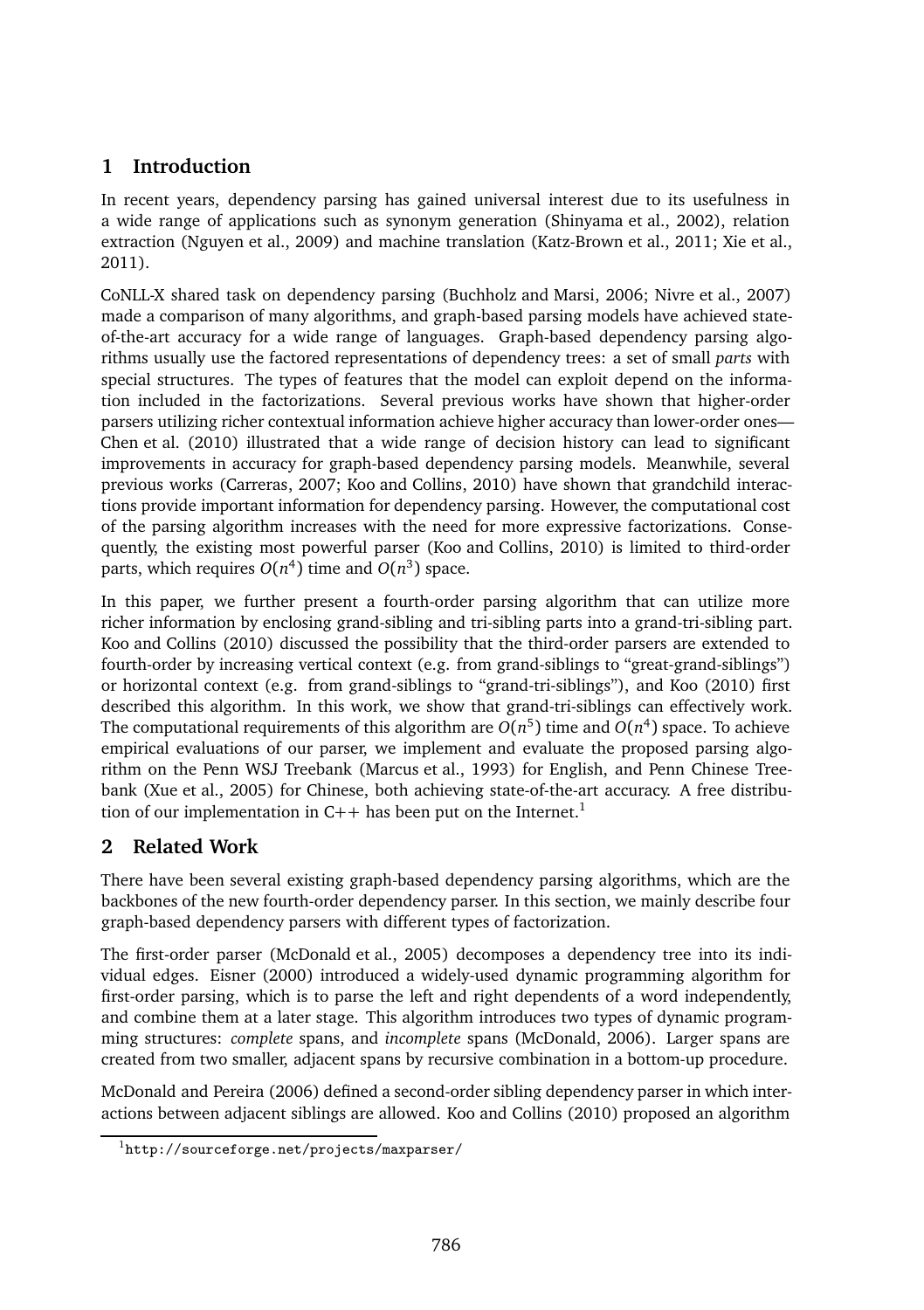that factors each dependency tree into a set of *grandchild* parts. Formally, a grandchild part is a triple of indices  $(g, s, t)$  where  $g$  is the head of  $s$  and  $s$  is the head of  $t$ . In order to parse this factorization, it is necessary to augment both complete and incomplete spans with grandparent indices. Following Koo and Collins (2010), we refer to these augmented structures as *g-spans*. The second-order parser proposed in Carreras (2007) is capable of scoring both sibling and grandchild parts with complexities of  $O(n^4)$  time and  $O(n^3)$  space. However, the parser suffers a crucial limitation that it can only evaluate events of grandchild parts for outermost grandchildren.

Koo and Collins (2010) proposed a third-order grand-sibling parser that decomposes each tree into set of *grand-sibling* parts—parts combined with sibling parts and grandchild parts. This factorization defines all grandchild and sibling parts and still requires  $O(n^4)$  time and  $O(n^3)$ space. Koo and Collins (2010) also discussed the possibility that the third-order parsers are extended to fourth-order by increasing vertical context or horizontal context and Koo (2010) first described this algorithm.

Zhang and McDonald (2012) generalized the Eisner (1996) algorithm to handle arbitrary features over higher-order dependencies. However, their generalizing algorithm suffers quite high complexities of time and space – for instance, the parsing complexity of time is *O*(*n* 5 ) for a third-order factored model. In order to achieve asymptotic efficiency of cost, cube pruning for decoding is utilized (Chiang, 2007).

Another dominant category of data-driven dependency parsing systems is local-and-greedy transition-based parsing (Yamada and Matsumoto, 2003; Nivre and Scholz, 2004; Attardi, 2006; McDonald and Nivre, 2007) which parameterizes models over transitions from state to another in an abstract state-machine. In these models, dependency trees are constructed by making a series of incremental decisions. Parameters in these models are typically learned using standard classification techniques.

### **3 Fourth-Order Parsing Algorithm**

In this section, we propose our fourth-order dependency parsing algorithm, which factors each dependency tree into a set of *grand-tri-sibling* parts. Specifically, a grand-tri-sibling is a 5-tuple of indices  $(g, s, r, m, t)$  where  $(s, r, m, t)$  is a tri-sibling part and  $(g, s, r, m)$  and  $(g, s, m, t)$  are grand-sibling parts.

The algorithm is characterized by introducing a new type incomplete g-spans structure: grandsibling-spans or *gs-spans*, by augmenting incomplete g-spans with a sibling index. Formally, we denote gs-spans as  $[g, s, m, t]$  where  $[g, s, t]$  is a normal incomplete g-span and m is an index lying in the strict interior of the range  $[s, t]$ , such that  $(s, m, t)$  forms a valid sibling part.



Figure 1: The dynamic-programming structures and derivation of fourth-order grand-trisibling parser. Symmetric right-headed versions are elided for brevity.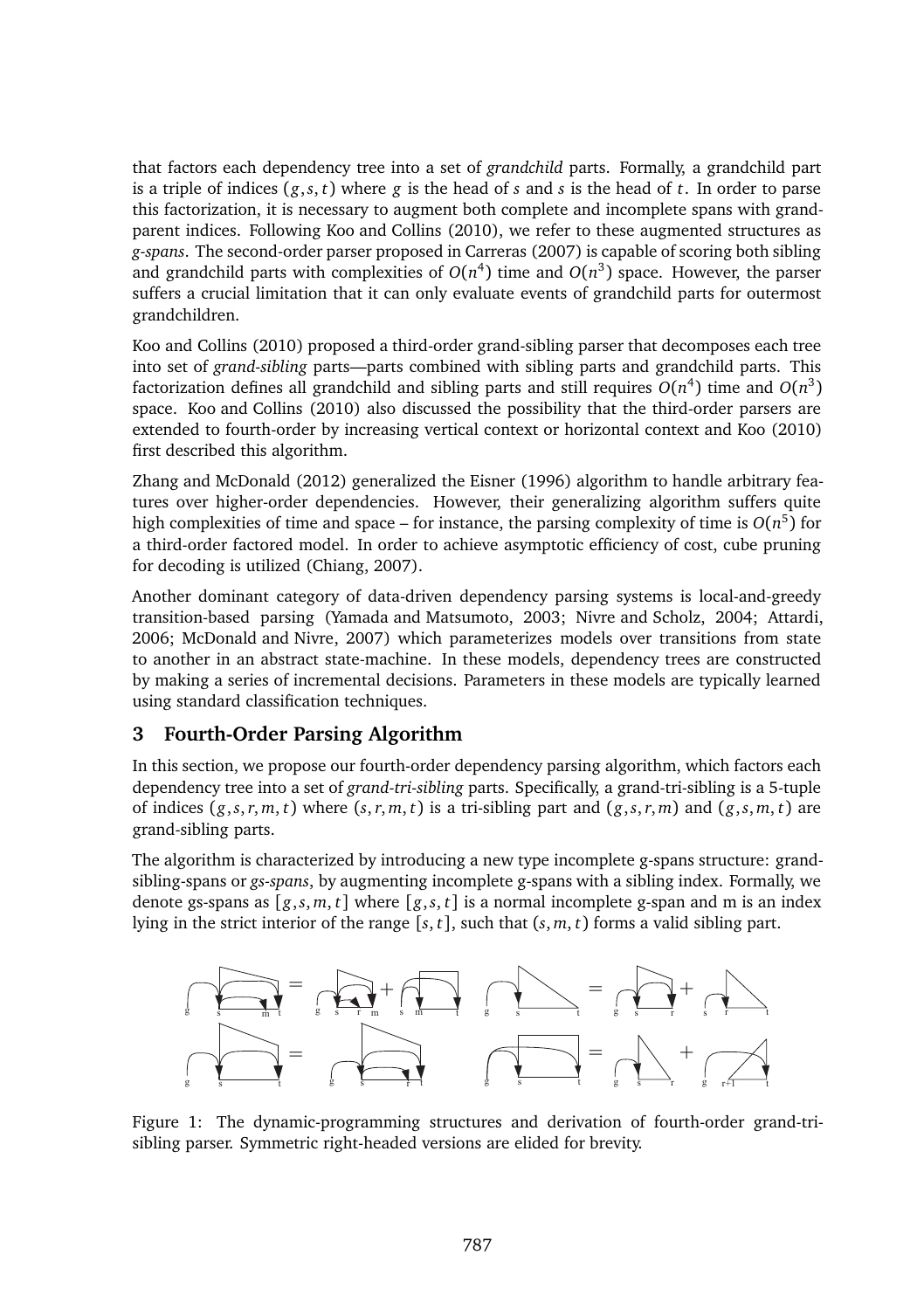```
Initialization: C[q][s][s][d][c] = 0.0 \quad \forall q, s, d, cfor k \cdot 1.n
   for s : 0..n - kt = s + kfor q < s or q > tfor m > s and m < tD[g][s][m][t][\rightarrow]=C[s][s+1][m][\leftarrow][1]+S(g,s,-,-,m)+C[s][m][t[-][2]+S(g,s,-,m,t)D[g][s][m][t]\leftarrow = C[t][m][t-1][\rightarrow][1] + S(g,t,-,-,m) + C[t][s][m][-][2] + S(g,t,-,m,s)D[g][s][m][t] \rightarrow ] = \max\{D[g][s][m][t] \rightarrow ], \max_{s < r < m} \{D[g][s][r][m][\rightarrow] + C[s][m][t] \rightarrow ]\} S(g, s, r, m, t)\}D[g][s][m][t] \leftarrow ] = \max\{D[g][s][m][t] \leftarrow ], \max_{m \leq r \leq t} \{D[g][m][r][t] \leftarrow ] + C[t][s][m] - [2] + S(g, t, r, m, s) \}end for
          C[g][s][t]-][2] = \max_{s \le r < t} \{C[g][s][r] \rightarrow |1] + C[g][r+1][t] \leftarrow |1] \}C[g][s][t]\rightarrow][0] = C[g][s][s][\leftarrow][1] + C[s][s+1][t] \leftarrow][1] + S(g,s,-,-,t)C[g][s][t][\leftarrow][0] = C[g][t][t][\rightarrow][1] + C[t][s][t-1][\rightarrow][1] + S(g,t,-,-,s)C[g][s][t] \rightarrow |0] = \max\{C[g][s][t] \rightarrow |0], \max_{s \leq r \leq t} \{D[g][s][r][t] \rightarrow |t] \}C[g][s][t][←][0] = max\{C[g][s][t][t][←][0], \max_{s < r < t} \{D[g][s][r][t][t][←]}}
          C[g][s][t] \rightarrow ][1] = \max_{s < r \le t} \{C[g][s][r] \rightarrow ][0] + C[s][r][t] \rightarrow ][1] \}C[g][s][t] \leftarrow |[1] = \max_{s \le r \le t} \{C[g][r][t] \leftarrow |[0] + C[t][s][r][\leftarrow][1] \}end for
   end for
end for
```
Figure 2: Pseudo-code of bottom-up chart parser for fourth-order grand-tri-sibling parsing algorithm

Figure 1 provides a graphical specification of the fourth-order grand-tri-sibling parsing algorithm. An incomplete gs-span is constructed by combining a smaller incomplete gs-span, representing the next-innermost pair of modifiers, with a sibling g-span. The algorithm resembles the third-order grand-sibling parser except that the incomplete g-spans are constructed by an incomplete gs-span with the same region.

We will now describe the fourth-order grand-tri-sibling parsing algorithm in more detail. Like factored parsing algorithms presented in the previous section, this parsing algorithm can be parsed via adaptations of standard chart-parsing techniques. Following McDonald (2006), let  $C[g][s][t][d][c]$  be a dynamic programming table that stores the score of the best subtree from position *s* to position  $t, s < t$ , with grandparent position *g*, direction *d* and complete value *c*. The variable  $d \in \{ \leftarrow, \rightarrow \}$  indicates the direction of the subtree (gathering left or right dependents). The variable  $c \in \{0, 1, 2\}$  indicates if a subtree is complete  $(c = 1)$ , incomplete  $(c = 0)$  or represents sibling subtrees  $(c = 2)$ . Sibling types have no inherent direction, so it will be always able to assume that when  $c = 2$  then  $d = null(-)$ . We introduce another dynamic programming table  $D[g][s][m][t][d]$  to store the score of the best gs-span from position *s* to position *t*,  $s < t$ , with grandparent position *g*, sibling position *m* and direction *d*. Since gs-spans are all incomplete  $(c = 1)$ , the complete value can be omitted. Pseudo code for filling up the dynamic programming tables is in Figure 2. Since the introduction of gs-span, this parsing algorithm requires  $O(n^5)$  time and  $O(n^4)$  space.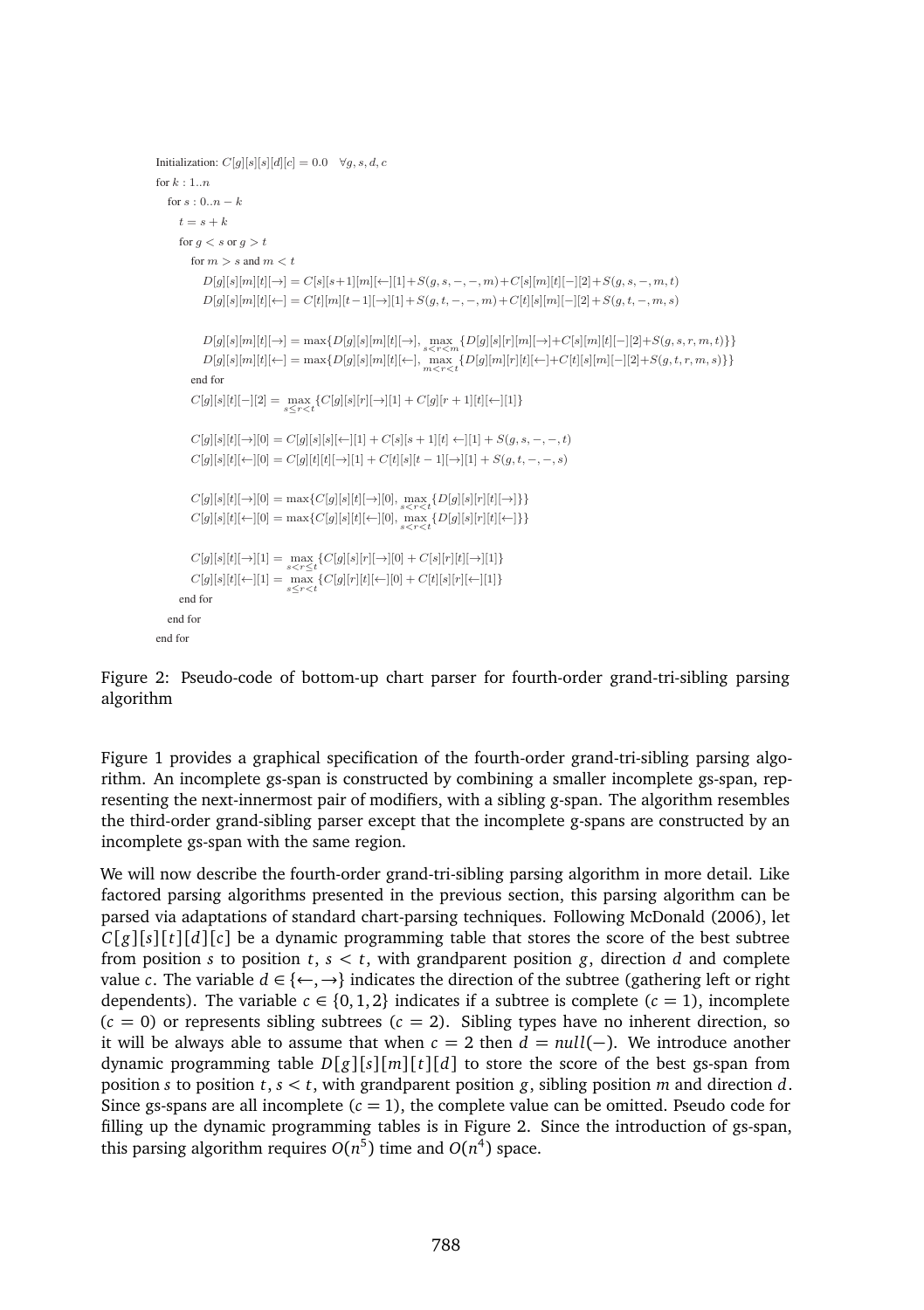| grand-sibling features for part $(g, s, m, t)$                                                                   |                                                                                    |  |  |  |
|------------------------------------------------------------------------------------------------------------------|------------------------------------------------------------------------------------|--|--|--|
| 4-gram features                                                                                                  | context features                                                                   |  |  |  |
| $L(g) \cdot P(s) \cdot P(m) \cdot P(t)$                                                                          | $P(g) \cdot P(s) \cdot P(m) \cdot P(t) \cdot P(g+1) \cdot P(s+1) \cdot P(t+1)$     |  |  |  |
| $P(g) \cdot L(s) \cdot P(m) \cdot P(t)$                                                                          | $P(g) \cdot P(s) \cdot P(m) \cdot P(t) \cdot P(g-1) \cdot P(s-1) \cdot P(t-1)$     |  |  |  |
| $P(g) \cdot P(s) \cdot L(m) \cdot P(t)$                                                                          | $P(g) \cdot P(s) \cdot P(m) \cdot P(t) \cdot P(g+1) \cdot P(s+1)$                  |  |  |  |
| $P(g) \cdot P(s) \cdot P(m) \cdot L(t)$                                                                          | $P(g) \cdot P(s) \cdot P(m) \cdot P(t) \cdot P(g-1) \cdot P(s-1)$                  |  |  |  |
| $L(g) \cdot L(s) \cdot P(m) \cdot P(t)$                                                                          | $P(g) \cdot P(m) \cdot P(t) \cdot P(g+1) \cdot P(m+1) \cdot P(t+1)$                |  |  |  |
| $L(g) \cdot P(s) \cdot L(m) \cdot P(t)$                                                                          | $P(g) \cdot P(m) \cdot P(t) \cdot P(g+1) \cdot P(m-1) \cdot P(t-1)$                |  |  |  |
| $P(g) \cdot P(m) \cdot P(g+1) \cdot P(m+1)$<br>$L(g) \cdot P(s) \cdot P(m) \cdot L(t)$                           |                                                                                    |  |  |  |
| P(g) L(s) L(m) P(t)                                                                                              | $P(g) \cdot P(m) \cdot P(g-1) \cdot P(m-1)$                                        |  |  |  |
| $L(g) \cdot L(s) \cdot P(m) \cdot L(t)$                                                                          | $P(g) \cdot P(t) \cdot P(g+1) \cdot P(t+1)$                                        |  |  |  |
| $P(g) \cdot P(s) \cdot L(m) \cdot L(t)$                                                                          | $P(g) \cdot P(t) \cdot P(g-1) \cdot P(t-1)$                                        |  |  |  |
| $P(g) \cdot P(s) \cdot P(m) \cdot P(t)$                                                                          | $P(m) \cdot P(t) \cdot P(m+1) \cdot P(t+1)$                                        |  |  |  |
|                                                                                                                  | $P(m) \cdot P(t) \cdot P(m-1) \cdot P(t-1)$                                        |  |  |  |
| coordination features                                                                                            | backed-off features                                                                |  |  |  |
| $L(g) \cdot L(s) \cdot L(t)$<br>$L(g) \cdot P(s)$<br>$P(s) \cdot P(t)$                                           | $L(g) \cdot P(m) \cdot P(t)$<br>$L(g) \cdot P(m) \cdot L(t)$                       |  |  |  |
| $L(g) \cdot P(s) \cdot P(t)$<br>$P(g) \cdot L(s)$<br>$P(g) \cdot P(s)$                                           | $P(g) L(m) \cdot P(t)$<br>$P(g) \cdot L(m) \cdot L(t)$                             |  |  |  |
| $P(g) \cdot L(s) \cdot P(t)$<br>$L(g) \cdot P(t)$<br>$P(g) \cdot L(t)$                                           | $P(g) \cdot P(m) \cdot L(t)$<br>$P(g) \cdot P(m) \cdot P(t)$                       |  |  |  |
| $P(g) \cdot P(t)$<br>$L(s) \cdot P(t)$<br>$P(g) \cdot P(s) \cdot L(t)$                                           | $L(g) L(m) \cdot P(t)$                                                             |  |  |  |
| $P(g) \cdot P(s) \cdot P(t)$ $P(s) \cdot L(t)$<br>$L(g) \cdot L(s) \cdot P(t)$                                   |                                                                                    |  |  |  |
| $L(g) \cdot P(s) \cdot L(t)$<br>$P(g) \cdot L(s) \cdot L(t)$                                                     |                                                                                    |  |  |  |
| tri-sibling features for part $(s, r, m, t)$                                                                     |                                                                                    |  |  |  |
| 4-gram features                                                                                                  | backed-off features                                                                |  |  |  |
| $L(s) \cdot P(r) \cdot P(m) \cdot P(t)$ $L(s) \cdot P(r) \cdot P(m) \cdot L(t)$                                  | $P(r) \cdot P(m) \cdot P(t)$<br>$L(r) \cdot P(m) \cdot P(t)$                       |  |  |  |
| $P(s) \cdot L(r) \cdot P(m) \cdot P(t)$ $P(s) \cdot L(r) \cdot L(m) \cdot P(t)$                                  | $P(r) \cdot L(m) \cdot P(t)$<br>$L(r) \cdot L(t)$                                  |  |  |  |
| $P(s) \cdot P(r) \cdot L(m) \cdot P(t)$<br>$P(s) \cdot L(r) \cdot P(m) \cdot L(t)$                               | $P(r) \cdot P(m) \cdot L(t)$<br>$L(r) \cdot P(t)$                                  |  |  |  |
| $P(s) \cdot P(r) \cdot P(m) \cdot L(t)$<br>$P(s) \cdot P(r) \cdot L(m) \cdot L(t)$                               | $L(r) \cdot L(m) \cdot P(t)$<br>$P(r) \cdot L(t)$                                  |  |  |  |
| $L(s) \cdot L(r) \cdot P(m) \cdot P(t)$<br>$P(s) \cdot P(r) \cdot P(m) \cdot P(t)$                               | $L(r) \cdot P(m) \cdot L(t)$<br>$P(r) \cdot P(t)$                                  |  |  |  |
| $L(s) \cdot P(r) \cdot L(m) \cdot P(t)$                                                                          | P(r) L(m) L(t)                                                                     |  |  |  |
| context features                                                                                                 |                                                                                    |  |  |  |
| $P(r) \cdot P(m) \cdot P(t) \cdot P(r+1) \cdot P(m+1) \cdot P(t+1)$                                              | $P(r) \cdot P(m) \cdot P(r+1) \cdot P(m+1)$                                        |  |  |  |
| $P(r) \cdot P(m) \cdot P(t) \cdot P(r-1) \cdot P(m-1) \cdot P(t-1)$                                              | $P(r) \cdot P(m) \cdot P(r-1) \cdot P(m-1)$                                        |  |  |  |
| $P(s) \cdot P(r) \cdot P(m) \cdot P(t) \cdot P(s+1) \cdot P(r+1)$<br>$P(r) \cdot P(t) \cdot P(r+1) \cdot P(t+1)$ |                                                                                    |  |  |  |
| $P(r) \cdot P(t) \cdot P(r-1) \cdot P(t-1)$<br>$P(s) \cdot P(r) \cdot P(m) \cdot P(t) \cdot P(s-1) \cdot P(r-1)$ |                                                                                    |  |  |  |
| $P(s) \cdot P(r) \cdot P(m) \cdot P(t) \cdot P(r+1) \cdot P(t+1)$<br>$P(m) \cdot P(t) \cdot P(m+1) \cdot P(t+1)$ |                                                                                    |  |  |  |
| $P(s) \cdot P(r) \cdot P(m) \cdot P(t) \cdot P(r-1) \cdot P(t-1)$                                                | $P(m) \cdot P(t) \cdot P(m-1) \cdot P(t-1)$                                        |  |  |  |
| $P(s) \cdot P(r) \cdot P(m) \cdot P(t) \cdot P(s+1) \cdot P(r+1) \cdot P(t+1)$                                   | $P(s) \cdot P(r) \cdot P(m) \cdot P(t) \cdot P(s+1) \cdot P(t+1)$                  |  |  |  |
| $P(s) \cdot P(r) \cdot P(m) \cdot P(t) \cdot P(s-1) \cdot P(r-1) \cdot P(t-1)$                                   | $P(s) \cdot P(r) \cdot P(m) \cdot P(t) \cdot P(s-1) \cdot P(t-1)$                  |  |  |  |
| grand-tri-sibling features for part $(g, s, r, m, t)$                                                            |                                                                                    |  |  |  |
| 5-gram features                                                                                                  | 4-gram backed-off features                                                         |  |  |  |
| $L(g) \cdot P(s) \cdot P(r) \cdot P(m) \cdot P(t)$ $P(g) \cdot L(s) \cdot P(r) \cdot P(m) \cdot P(t)$            | $L(g) \cdot P(r) \cdot P(m) \cdot P(t)$<br>$P(g) \cdot L(r) \cdot P(m) \cdot P(t)$ |  |  |  |
| $P(g) \cdot P(s) \cdot L(r) \cdot P(m) \cdot P(t)$ $P(g) \cdot P(s) \cdot P(r) \cdot L(m) \cdot P(t)$            | $P(g) \cdot P(r) \cdot L(m) \cdot P(t)$<br>$P(g) \cdot P(r) \cdot P(m) \cdot L(t)$ |  |  |  |
| $P(g) \cdot P(s) \cdot P(r) \cdot P(m) \cdot L(t)$ $P(g) \cdot P(s) \cdot P(r) \cdot P(m) \cdot P(t)$            | $P(g) \cdot P(r) \cdot P(m) \cdot P(t)$                                            |  |  |  |

Table 1: All feature templates used by the fourth-order grand-tri-sibling parser. L(·) and P(·) are the lexicon and POS tag of each token.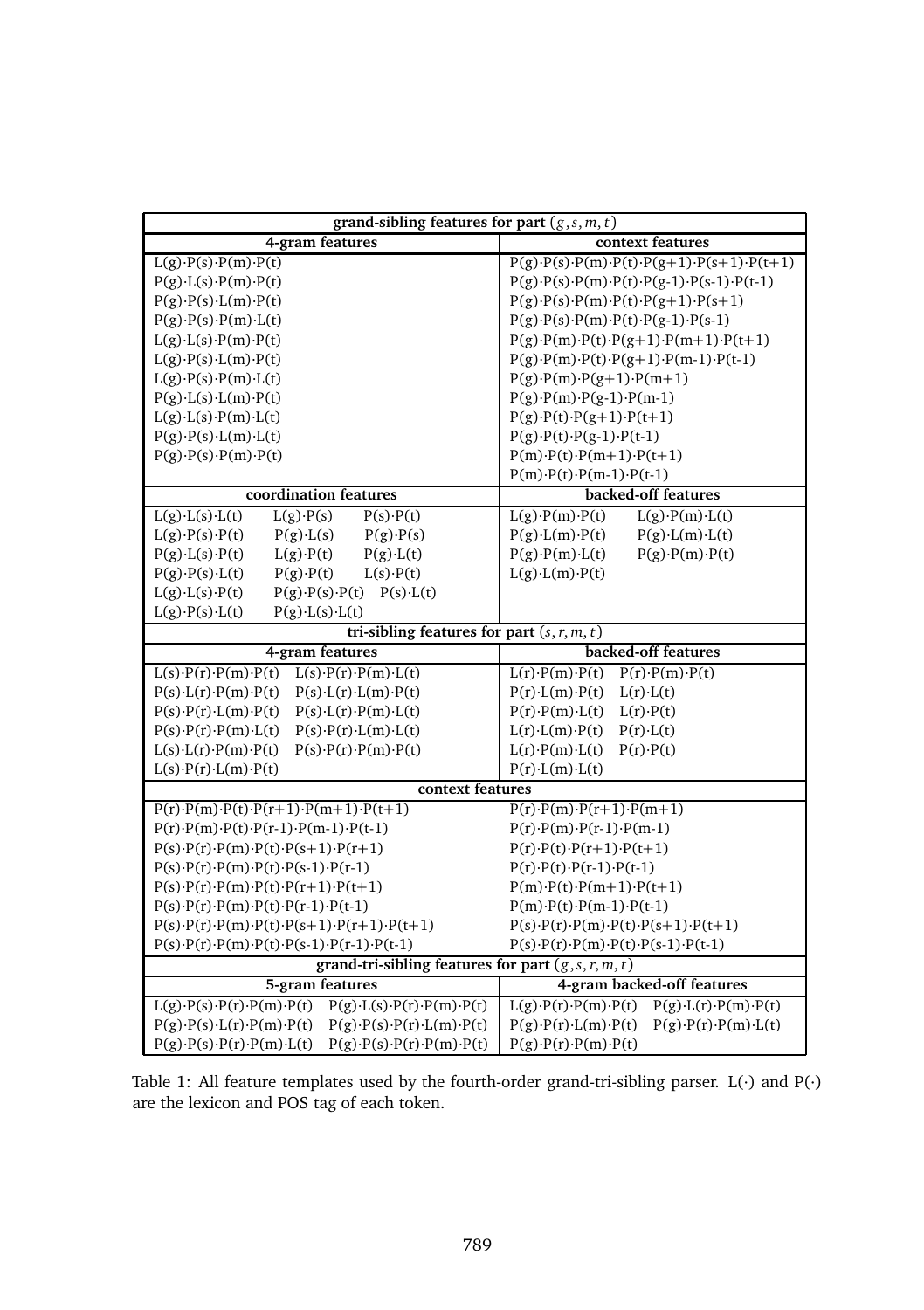### **4 Feature Space**

Following previous works (McDonald and Pereira, 2006; Koo and Collins, 2010), the fourthorder parser captures not only features associated with corresponding fourth-order grand-trisibling parts, but also the features of relevant lower-order parts that are enclosed in its factorization.

The lower-order features (first-order features of dependency parts and second-order features of grandchild and sibling parts) are based on feature sets from previous work (McDonald et al., 2005; McDonald and Pereira, 2006; Carreras, 2007). We added lexicalized versions of several features. For example, second-order grandchild feature set defines lexical trigram features, while previous work only used POS trigram features.

Table 1 outlines all feature templates of third-order grand-sibling, third-order tri-sibling, and fourth-order grand-tri-sibling parts. The fourth-order feature set consists of two sets of features. The first set of features is defined to be *5-gram features* that is a 5-tuple consisting of five relevant indices using words and POS tags. The second set of features is defined as *backed-off features* (Koo and Collins, 2010) for grand-tri-sibling part  $(g, s, r, m, t)$ —the 4-gram  $(g, r, m, t)$ , which never exist in any lower-order part. The determination of this feature set is based on on experiments on the development data for both English and Chinese. In section 5.1 we examine the impact of these new features on parsing performance.

According to Table 1, several features in our parser depend on part-of-speech (POS) tags of input sentences. For English, POS tags are automatically assigned by the SVMTool tagger (Gimenez and Marquez, 2004). The accuracy of the SVMTool tagger on PTB is 97.3%; For Chinese, we used gold-standard POS tags in CTB. Following Koo and Collins (2010), two versions of POS tags are used for any features involve POS: one using is normal POS tags and another is a coarsened version of the POS tags.<sup>2</sup>

### **5 Experiments**

The proposed fourth-order dependency parsing algorithm is evaluated on the Penn English Treebank (PTB 3.0) (Marcus et al., 1993) and the Penn Chinese Treebank (CTB 5.0).

For English, the PTB data is prepared by using the standard split: sections 2-21 are used for training, section 22 is for development, and section 23 for test. For Chinese, we adopt the identical training/validation/testing data split and experimental set-up as Zhang and Clark  $(2009)$ . Dependencies are extracted by using Penn2Malt<sup>3</sup> tool.

Parsing accuracy is measured with unlabeled attachment score (UAS): the percentage of words with the correct head, and the percentage of complete matches (CM).<sup>4</sup>

The *k*-best version of the Margin Infused Relaxed Algorithm (MIRA) (Crammer and Singer, 2003; Crammer et al., 2006; McDonald, 2006) for the max-margin models (Taskar et al., 2003) is chosen for parameter estimation of our parsing model, In practice, we set  $k = 10$ and exclude the sentences containing more than 100 words in both the training data sets of English and Chinese in all experiments.<sup>5</sup>

<sup>&</sup>lt;sup>2</sup>For English, we used first two characters of the tag, except PRP\$; For Chinese, we dropped the last character, except PU and CD

<sup>3</sup>http://w3.msi.vxu.se/˜nivre/research/Penn2Malt.html

 $^4$ As in previous work, English evaluation ignores any token whose gold-standard POS tag is one of { " " : , .}, and Chinese evaluation ignores any token whose tag is "PU".

<sup>&</sup>lt;sup>5</sup>The number of sentences with more than 100 words is 3 for PTB and 67 for CTB.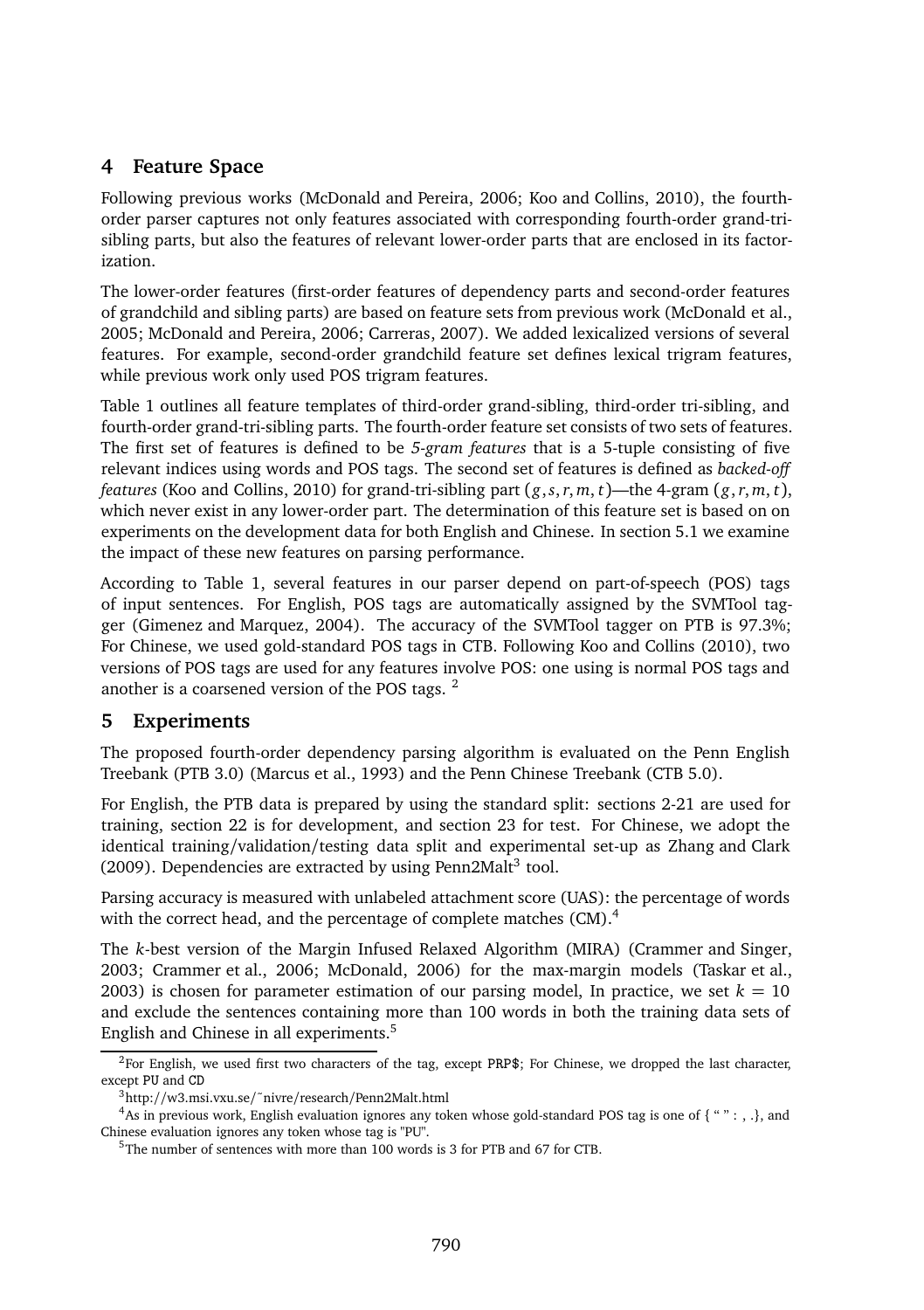|                       | Eng        |                | Chn        |       |
|-----------------------|------------|----------------|------------|-------|
| Feature               | <b>UAS</b> | CM <sub></sub> | <b>UAS</b> | CМ    |
| baseline              | 93.45      | 49.06          | 87.38      | 38.85 |
| $+tri$ -sibling       | 93.62      | 49.42          | 87.60      | 38.94 |
| $+$ grand-tri-sibling | 93.70      | 49.76          | 87.69      | 39.12 |
| +4-gram backed-off    | 93.77      | 50.82          | 87.74      | 39.23 |

Table 2: The effect of different types of features on the development sets for English and Chinese.

#### **5.1 Development Experiments**

In this section, we dissect the contributions of each type of features. Table 2 shows the effect of different types of features on the development data sets for English and Chinese. Each row in Table 2 uses a super set of features than the previous one. Third-order grand-sibling parser is used as the baseline, and third-order tri-sibling, 5-gram grand-tri-sibling and 4-gram backed-off feature templates in Table 1 are incrementally added. All systems use our proposed fourth-order parsing algorithm. Since the only difference between systems is the set of features used, we can analyze the improvement from additional features.

From Table 2, we can see that each of the following parser capturing a group of new feature templates makes improvement on parsing performance over the previous one. Thus, we can conclude that the improvements come from the factorization's ability of capturing richer features which contains more context information.The parser with all these features achieves UAS of 93.77% and CM of 50.82% on PTB and UAS of 87.74%, CM of 39.23% on CTB.

### **5.2 Results and Analysis**

Our parser obtains UAS of 93.4% and CM 50.3% of on PTB, and UAS of 87.4%, CM of 36.8% on CTB. Both of the results are state-of-the-art performance on these two treebanks.

Table 3 illustrates the UAS and CM of the fourth-order parser on PTB, together with some relevant results from related work. We compare our method to first-order and secondorder sibling dependency parsers (McDonald and Pereira, 2006), and two third-order graphbased parsers (Koo and Collins, 2010). Additionally, we compare to a state-of-the-art graphbased parser (Zhang and McDonald, 2012) as well as a state-of-the-art transition-based parser (Zhang and Nivre, 2011).

Our experimental results show an improvement in performance over the results in Zhang and Nivre (2011), which are based on a transition-based dependency parser with rich non-local features. Our results are also better than the results of the two third-order graph-based dependency parsing models in Koo and Collins (2010). Moreover, our algorithm achieves better parsing performance than the generalized higher-order parser with cubepruning (Zhang and McDonald, 2012), which is the state-of-the-art graph-based dependency parser so far. The models marked † or ‡ are not directly comparable to our work. The models marked † use semi-supervised methods with large amount of unlabeled data, and those marked ‡ utilize phrase-structure annotations, whiling our parser obtains results competitive with these works. All three models marked  $\dagger$  or  $\dagger$  are based on the Carreras (2007) parser, which might be replaced by our fourth-order parser to get an even better performance.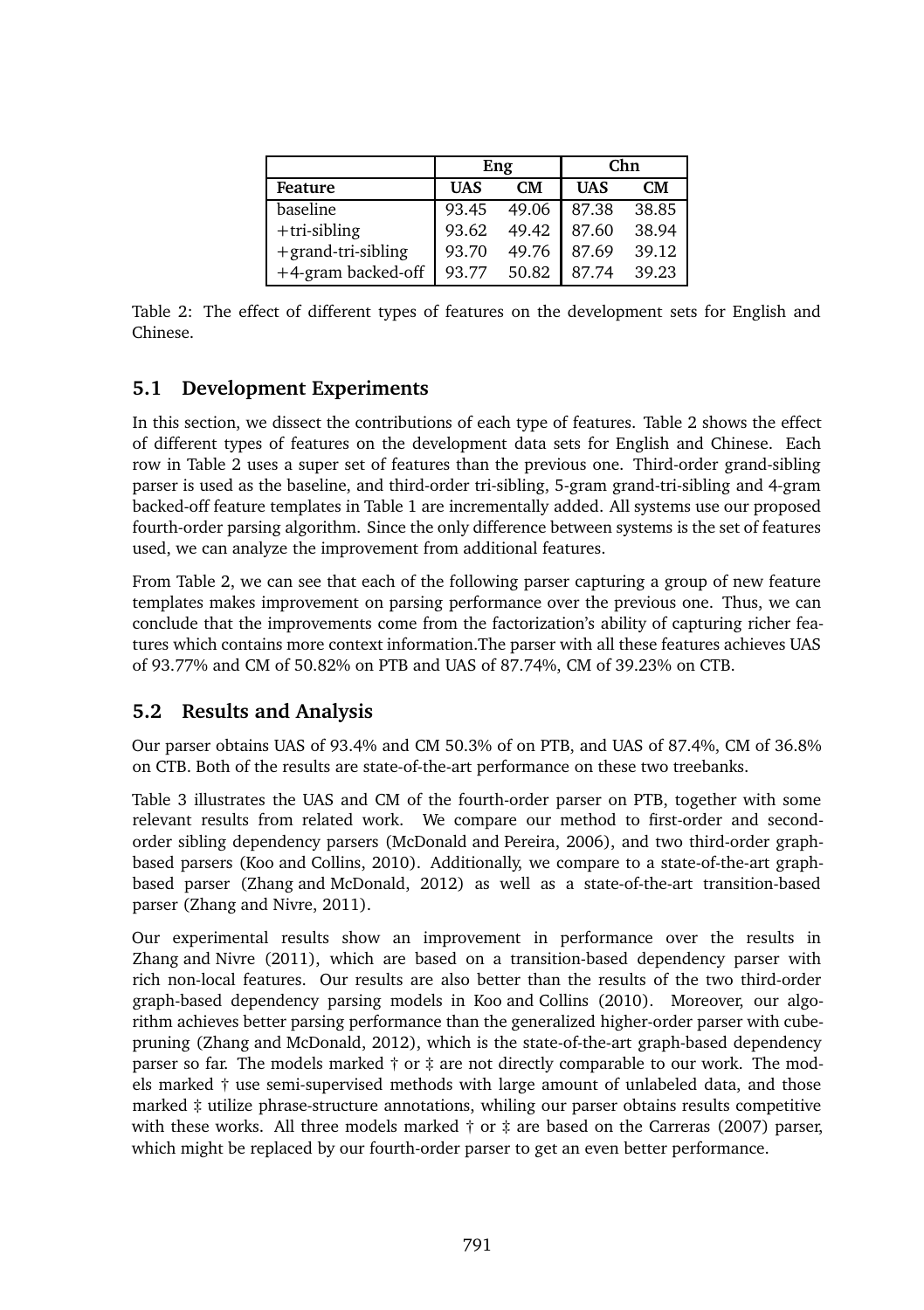| Parser                                             | <b>UAS</b> | CM   |
|----------------------------------------------------|------------|------|
| McDonald and Pereira (2006), 1 <sup>st</sup> order | 90.9       | 36.7 |
| McDonald and Pereira (2006), 2 <sup>nd</sup> order | 91.5       | 42.1 |
| Zhang and Clark (2008)                             | 92.1       | 45.4 |
| Zhang and Nivre (2011)                             | 92.9       | 48.0 |
| Koo and Collins (2010), model 2                    | 92.9       |      |
| Koo and Collins (2010), model 1                    | 93.0       |      |
| Zhang and McDonald (2012)                          | 93.1       |      |
| this paper                                         | 93.4       | 50.3 |
| Koo et al. $(2008)$ <sup>†</sup>                   | 93.2       |      |
| Carreras et al. $(2008)^*$                         | 93.5       |      |
| Suzuki et al. $(2009)^{\dagger}$                   | 93.8       |      |

Table 3: UAS and CM of different parsers on PTB 3.0

| Parser                              | <b>UAS</b> | CМ   |
|-------------------------------------|------------|------|
| Huang and Sagae (2010)              | 85.2       | 33.7 |
| Zhang and Clark (2008)              | 85.7       | 34.4 |
| Zhang and Nivre (2011)              | 86.0       | 36.9 |
| $3^{rd}$ order grand-sibling        | 86.8       | 35.5 |
| Zhang and McDonald (2012)           | 86.9       |      |
| this paper                          | 87.4       | 36.8 |
| Zhang and Clark $(2009)^{\ddagger}$ | 86 6       | 36.1 |

Table 4: UAS and CM of different parsers on CTB 5.0

Next, we turn to the impact of our fourth-order parser on Chinese. Table 4 shows the comparative results for Chinese. Here we compare our method to an implement of the third-order grand-sibling parser — whose parsing performance on CTB is not reported in Koo and Collins (2010), and the dynamic programming transition-based parser of Huang and Sagae (2010). Additionally, we compare to the state-of-the-art graph-based dependency parser (Zhang and McDonald, 2012) as well as a state-of-the-art transition-based parser (Zhang and Nivre, 2011). The results indicates that our parser achieved significant improvement of the previous systems on this data set. The parsing model of Zhang and Clark (2009), which is marked ‡, also depends on phrase-structure annotations. So it cannot compare with ours directly, even through our results are better.

### **6 Conclusion**

We have presented an even higher-order projective dependency parsing algorithm that can evaluate the fourth-order sub-structures of grand-tri-siblings. This algorithm achieves stage-ofthe-art performance on both PTB and CTB, which demonstrates that the fourth-order grandtri-sibling features have important contribution to dependency parsing.

A wide range of further research involving the fourth-order parsing algorithm is available. One idea would be to identify the highest *n* for which the information of *n*th-order part still improves parsing performance. Moreover, as the fourth-order parser has achieved state-of-theart accuracy on standard parsing benchmarks, many NLP tasks may benefit from it.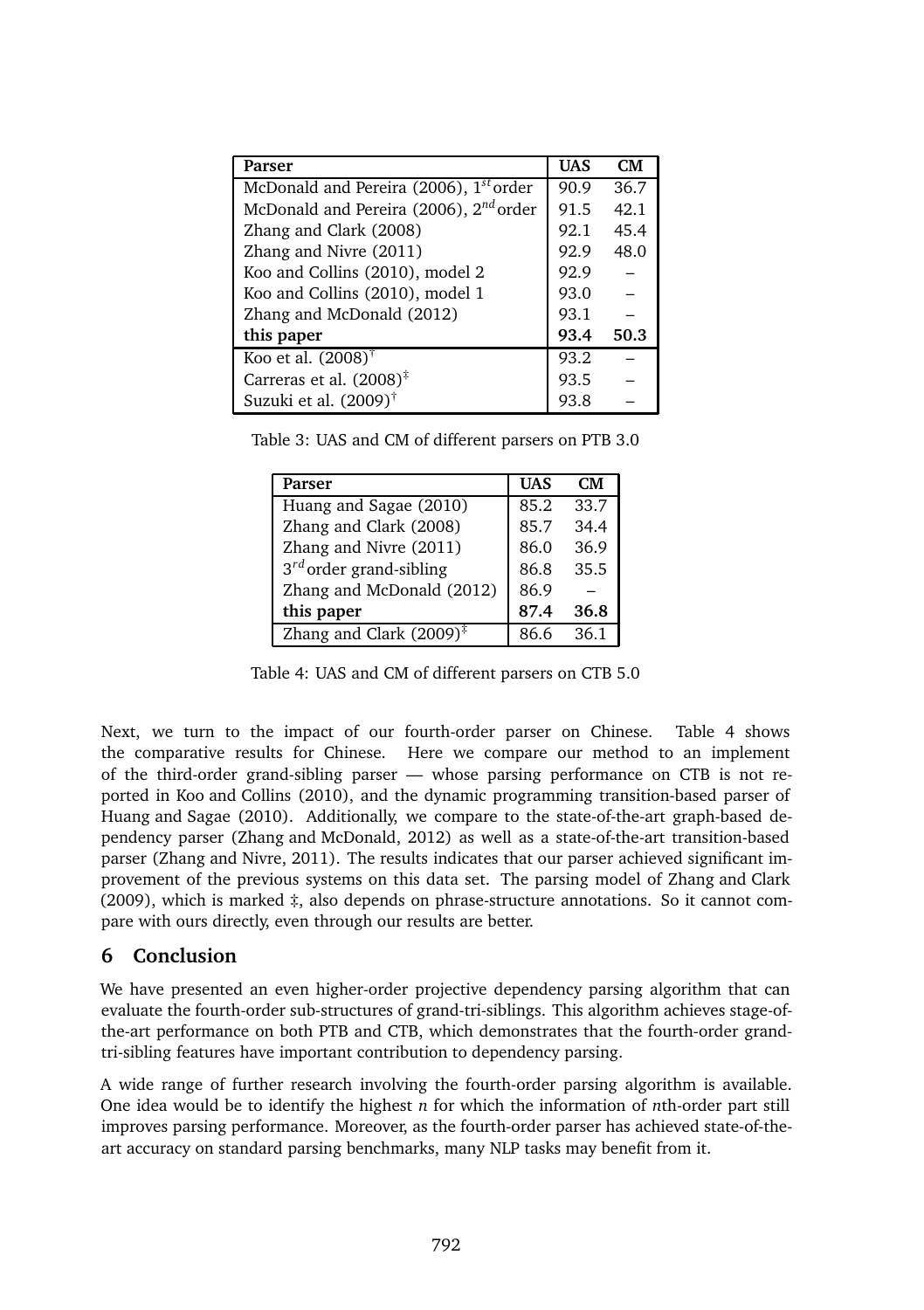#### **References**

Attardi, G. (2006). Experiments with a multilanguage non-projective dependency parser. In *Proceedings of the Tenth Conference on Natural Language Learning (CoNLL-2006)*, pages 166– 170, New York, USA.

Buchholz, S. and Marsi, E. (2006). CoNLL-X shared task on multilingual dependency parsing. In *Proceeding of the 10th Conference on Computational Natural Language Learning (CoNLL'06)*, pages 149–164, New York, NY.

Carreras, X. (2007). Experiments with a higher-order projective dependency parser. In *Proceedings of the CoNLL Shared Task Session of EMNLP-CONLL*, pages 957–961.

Carreras, X., Collins, M., and Koo, T. (2008). Tag, dynamic programming, and the perceptron for efficient, feature-rich parsing. In *Proceedings of CoNLL*, pages 9–16, Manchester, England.

Chen, W., Kazama, J., Tsuruoka, Y., and Torisawa, K. (2010). Improving graph-based dependency parsing with decision history. In *Proceeding of the 23rd International Conference on Computional Linguistics (COLING'10)*, pages 126–134, BeiJing, China.

Chiang, D. (2007). Hierarchical phrase-based translation. *Computational linguistics*, 33(2).

Crammer, K., Dekel, O., Keshet, J., Shalev-Shwartz, S., and Singer, Y. (2006). Online passiveaggressive algorithms. *Jornal of Machine Learning Research*, 7:551–585.

Crammer, K. and Singer, Y. (2003). Ultraconservative online algorithms for multiclass problems. *Journal of Machine Learining Research*, 3:951–991.

Eisner, J. (1996). Three new probabilistic models for dependency parsing: An exploration. In *Proceedings of the 9th International Conference on Computational Linguistics (COLING'06)*, pages 340–345.

Eisner, J. (2000). Bilexical grammars and their cubic-time parsing algorithms. In Bunt, H. and Nijholt, A., editors, *Advances in Probabilistic and Other Parsing Technologies*, pages 29–62. Kluwer Academic Publishers.

Gimenez and Marquez (2004). Svmtool: A general pos tagger generator based on support vector machines. In *Proceedings of the 4th International Conference of Language Resources and Evaluation (IREC'04)*, Lisbon, Portugal.

Huang, L. and Sagae, K. (2010). Dynamic programming for linear-time incremental parsing. In *Proceeding of ACL 2010*, pages 1077–1086, Uppsala, Sweden.

Katz-Brown, J., Petrov, S., McDonald, R., Och, F., Talbot, D., Ichikawa, H., Seno, M., and Kazawa, H. (2011). Training a parser for machine translation reordering. In *Proceedings of the 2011 Conference on Empirical Methods in Natural Language Processing*, pages 183–192, Edinburgh, Scotland, UK. Association for Computational Linguistics.

Koo, T. (2010). *Advances in Discriminative Dependency Parsing*. PhD thesis, Massachusetts Institute of Technology.

Koo, T., Carreras, X., and Collins, M. (2008). Simple semi-supervised dependency parsing. In *Proceedings of ACL-08: HLT*, pages 595–603, Columbus, Ohio, USA.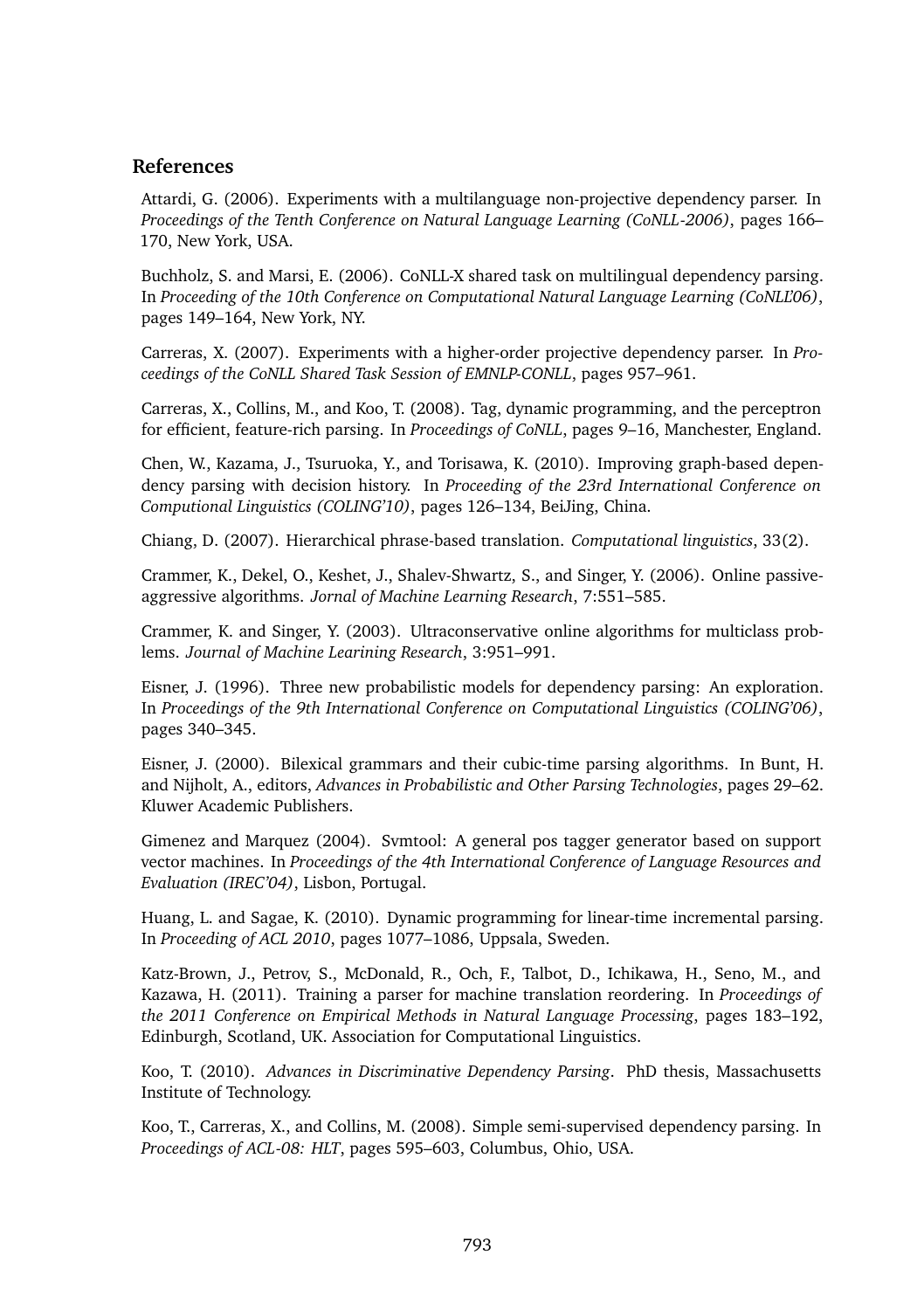Koo, T. and Collins, M. (2010). Efficient third-order dependency parsers. In *Proceedings of 48th Meeting of the Association for Computional Linguistics (ACL'10)*, pages 1–11, Uppsala, Sweden.

Marcus, M., Santorini, B., and Marcinkiewicz, M. A. (1993). Building a large annotated corpus of English: the Penn Treebank. *Computational Linguistics*, 19(2):313–330.

McDonald, R. (2006). *Discriminative learning spanning tree algorithm for dependency parsing*. PhD thesis, University of Pennsylvania.

McDonald, R., Crammer, K., and Pereira, F. (2005). Online large-margin training of dependency parsers. In *Proceedings of the 43rd Annual Meeting on Association for Computational Linguistics (ACL-2005)*, pages 91–98, Ann Arbor, Michigan, USA.

McDonald, R. and Nivre, J. (2007). Characterizing the errors of data-driven dependency parsing models. In *Proceedings of the 2007 Joint Conference on Empirical Methods in Natural Language Processing and Computational Natural Language Learning (EMNLP-CoNLL 2007)*, pages 122–131, Prague, Czech.

McDonald, R. and Pereira, F. (2006). Online learning of approximate dependency parsing algorithms. In *European Association for Computational Linguistics (EACL-2006)*, pages 81–88, Trento, Italy.

Nguyen, T.-V. T., Moschitti, A., and Riccardi, G. (2009). Convolution kernels on constituent, dependency and sequential structures for relation extraction. In *Proceedings of the 2009 Conference on Empirical Methods in Natural Language Processing*, pages 1378–1387, Singapore. Association for Computational Linguistics.

Nivre, J., Hall, J., Kübler, S., Mcdonald, R., Nilsson, J., Riedel, S., and Yuret, D. (2007). The CoNLL 2007 shared task on dependency parsing. In *Proceeding of EMNLP-CoNLL 2007*, pages 915–932, Prague, Czech.

Nivre, J. and Scholz, M. (2004). Deterministic dependency parsing of english text. In *Proceedings of the 20th international conference on Computational Linguistics (COLING'04)*, pages 64–70, Geneva, Switzerland.

Shinyama, Y., Sekine, S., and Sudo, K. (2002). Automatic paraphrase acquisition from news articles. In *Proceeding of the 2nd International Conference on Human Language Technology Research (HLT'02)*, pages 313–318.

Suzuki, J., Isozaki, H., Carreras, X., and Collins, M. (2009). An empirial study of semisupervised structured conditional models for dependency parsing. In *Proceedings of EMNLP*, pages 551–560.

Taskar, B., Guestrin, C., and Koller, D. (2003). Max margin markov networks. In Sebastian Thrun, L. K. S. and Scholköopf, B., editors, *NIPS*. MIT Press.

Xie, J., Mi, H., and Liu, Q. (2011). A novel dependency-to-string model for statistical machine translation. In *Proceedings of the 2011 Conference on Empirical Methods in Natural Language Processing*, pages 216–226, Edinburgh, Scotland, UK. Association for Computational Linguistics.